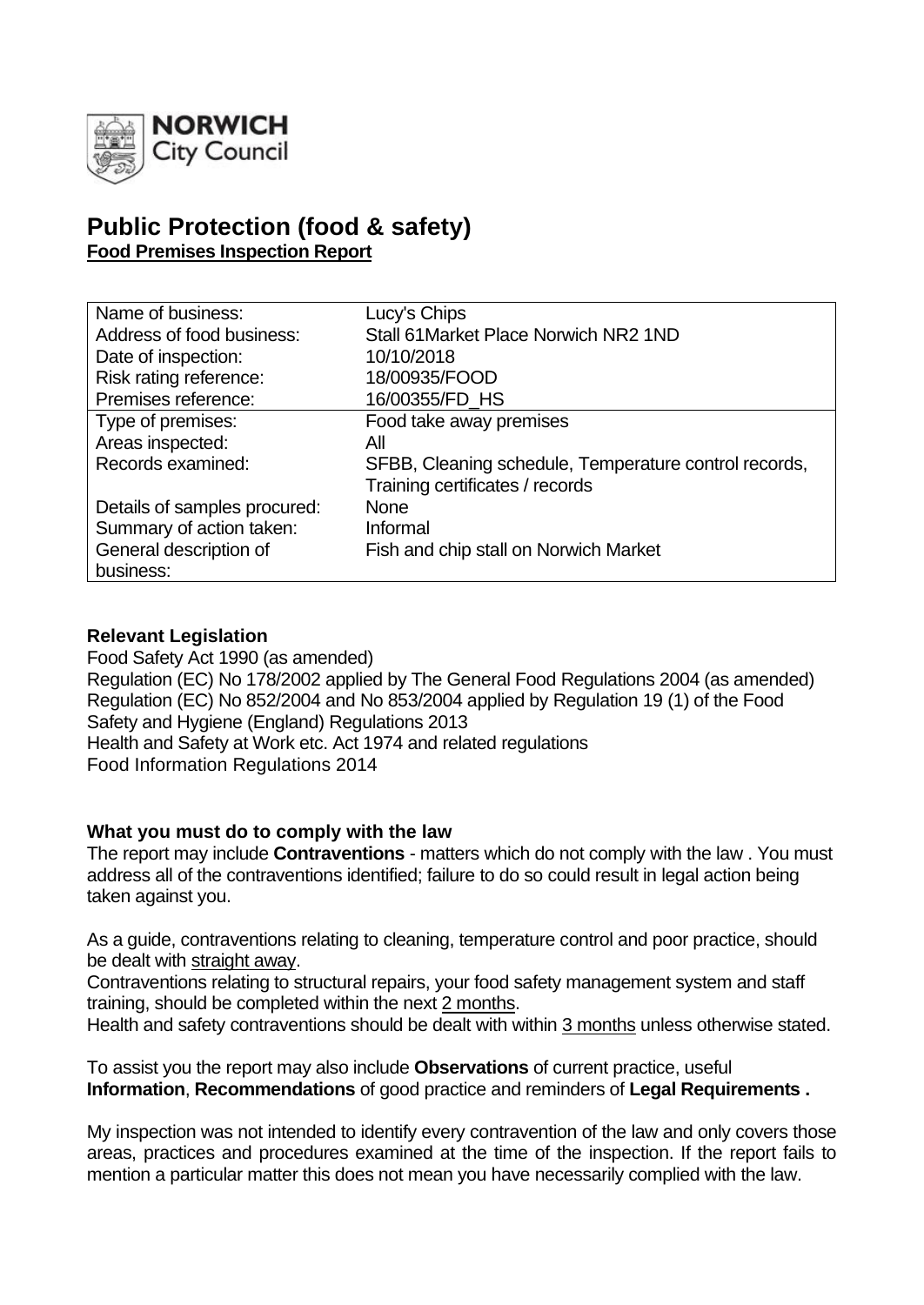# **FOOD SAFETY**

# **How we calculate your Food Hygiene Rating:**

The food safety section has been divided into the three areas which you are scored against for the hygiene rating: 1. food hygiene and safety procedures, 2. structural requirements and 3. confidence in management/control procedures. Each section begins with a summary of what was observed and the score you have been given. Details of how these scores combine to produce your overall food hygiene rating are shown in the table.

The food safety section is divided into three areas which you are scored against for the hygiene rating:

- 1. Food hygiene and safety procedures
- 2. Structural requirements
- 3. Confidence in management/control procedures

# Your Food Hygiene Rating is 5 - a very good standard



# **1. Food Hygiene and Safety**

Food hygiene standards are high. You demonstrated a very good standard of compliance with legal requirements. You have safe food handling practices and procedures and all the necessary control measures to prevent cross-contamination are in place. Some minor contraventions require your attention. **(Score 5)**

#### Contamination risks

**Contravention** The following exposed food to the general risk of cross-contamination with bacteria or allergens or its physical contamination with dirt or foreign objects:

• uncovered batter mix in main fridge

#### Personal Hygiene

**Recommendation** Staff also wear hats to prevent risk of physical contamination of food.

#### Temperature Control

**Observation** I was pleased to see you were able to limit bacterial growth and/or survival by applying appropriate temperature controls at points critical to food safety and that you were diligently monitoring temperatures.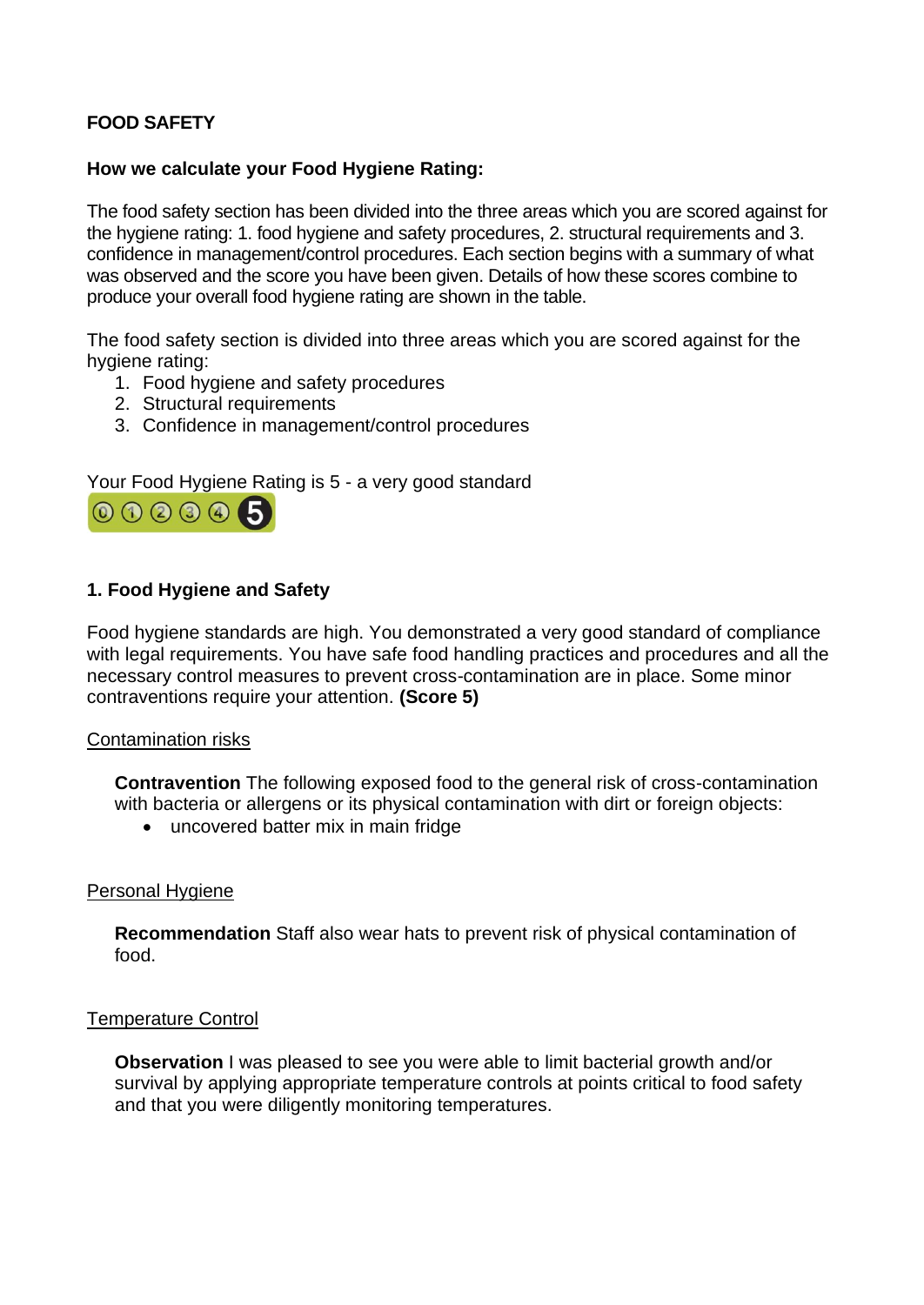# **2. Structure and Cleaning**

The structure facilities and standard of cleaning and maintenance are all of a good standard and only minor repairs and/or improvements are required. Pest control and waste disposal provisions are adequate. The minor contraventions require your attention. **(Score 5)**

# Cleaning of Structure

**Contravention** The following structural items were dirty and require more frequent and thorough cleaning:

• dirt to surfaces to side of main counter on entrance of stall

**Observation** The kitchen had been well maintained and the standard of cleaning was generally high.

# Cleaning of Equipment and Food Contact Surfaces

**Observation** You had dedicated equipment for the preparation of raw and ready-to-eat foods.

# **3. Confidence in Management**

A food safety management system is in place and you demonstrate a very good standard of compliance with the law. Food hazards are understood properly controlled managed and reviewed. Your records are appropriate and generally maintained. Your staff are suitably supervised and trained. You have a good track record. There are some minor contraventions which require your attention. **(Score 5)**

#### Type of Food Safety Management System Required

**Observation** Your SFBB/food safety management system was in place and working well. I was confident you had effective control over hazards to food.

**Observation** You were monitoring (and recording) the temperatures of your fridges and freezers well as the temperature of cooked/hot-held food and could demonstrate effective systems for controlling bacterial growth and survival.

#### Proving Your Arrangements are Working Well

**Contravention** You are not working to the following safe methods in your SFBB pack:

• some four-weekly reviews had not been completed. You need do do this as it may pick up changes to new foods supplied and possible allergens introduced to your menu.